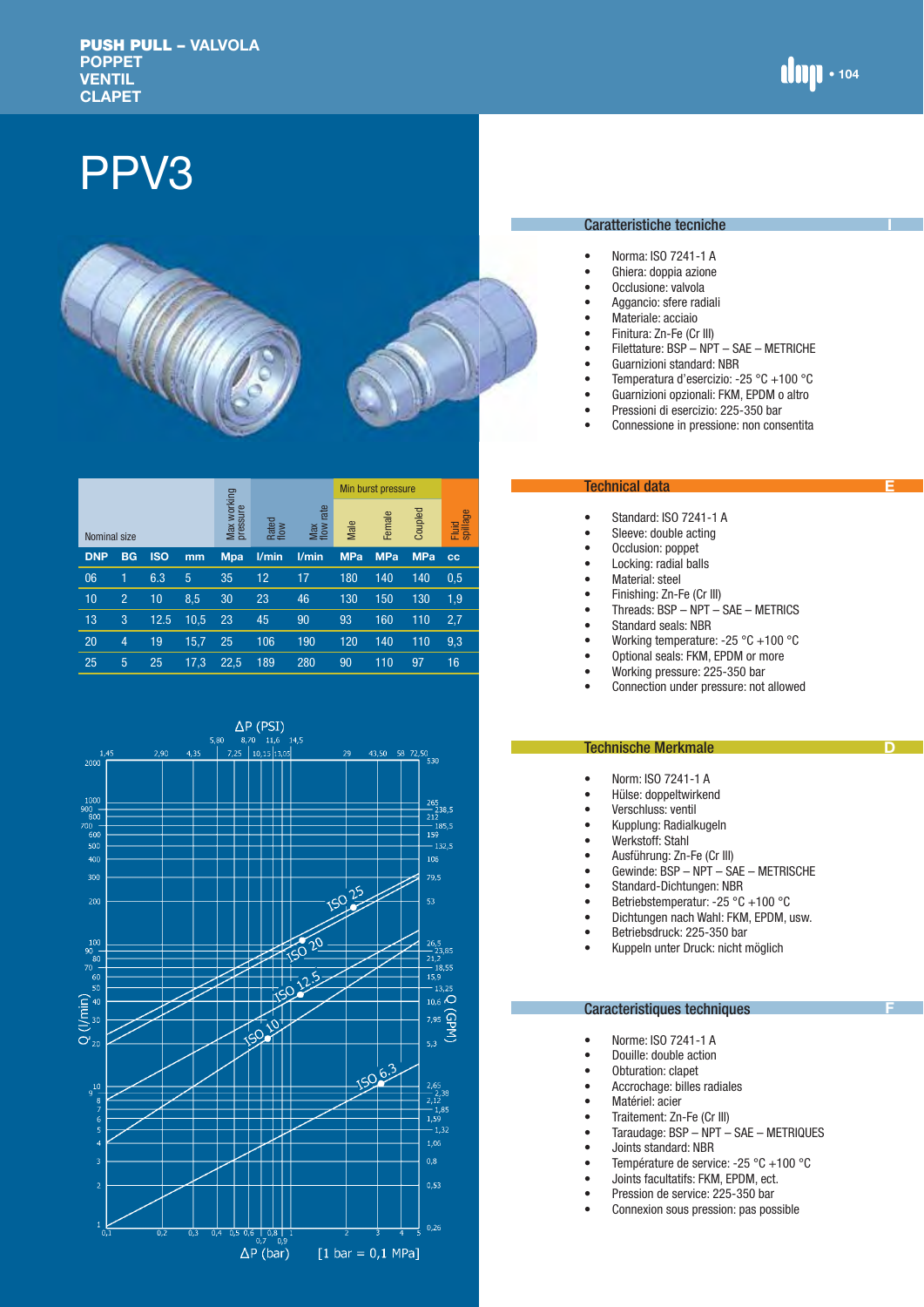| <b>PPV3 DN06 - BG 1 - ISO 6.3</b> |    |                |    |     |                 | p.<br>HEX 19        | <b>STARRA</b><br>L <sub>2</sub>    |               | 92<br>≠<br>$\Theta$<br>$\Theta$<br>$L1 = L2 + L3 - 17.7$ | 11,95<br>$\theta$<br>7,8<br>13  |               | ш.<br><b>HEX 19</b> |
|-----------------------------------|----|----------------|----|-----|-----------------|---------------------|------------------------------------|---------------|----------------------------------------------------------|---------------------------------|---------------|---------------------|
| <b>THREADS</b>                    | L2 | L <sub>3</sub> | L4 | ØT  | F               | <b>STANDARD</b>     | FEMMINA - FEMALE - MUFFE - FEMELLE |               |                                                          | MASCHIO - MALE - STECKER - MALE |               |                     |
|                                   |    |                |    |     |                 |                     | COD.F                              | Weight<br>(g) | Packaging<br>(pcs.)                                      | COD. M                          | Weight<br>(g) | Packaging<br>(pcs.) |
| IG 1                              | 64 | 45,5           |    |     | <b>BSP 1/4"</b> | <b>DIN 3852-2-X</b> | PPV3.0606.112                      | 137           | 180                                                      | PPV3.0606.113                   | 55            | 300                 |
|                                   | 64 | 45,5           |    |     | NPT 1/4"        | <b>ANSI B1.20.3</b> | PPV3.0606.012                      | 138           | 180                                                      | PPV3.0606.013                   | 56            | 300                 |
| <b>AG3</b>                        | 62 | 42             | 10 | 08L | M14x1.5         | ISO 8434-1-L        | PPV3.0614.302                      | 126           | 180                                                      | PPV3.0614.303                   | 43            | 300                 |
| AGS <sub>3</sub>                  | 77 | 57             | 25 | 08L | M14x1.5         | ISO 8434-1-L        | PPV3.0614.502                      | 139           | 100                                                      | PPV3.0614.503                   | 56            | 200                 |

100 000 00

# **PPV3 DN10 - BG 2 - ISO 10**



| <b>THREADS</b>   | L2   | L <sub>3</sub> | L4   | ØT         | F               | <b>STANDARD</b>                                                                                                                                                                                                                                                                                                     | FEMMINA - FEMALE - MUFFE - FEMELLE |        |           | MASCHIO - MALE - STECKER - MALE |        |           |
|------------------|------|----------------|------|------------|-----------------|---------------------------------------------------------------------------------------------------------------------------------------------------------------------------------------------------------------------------------------------------------------------------------------------------------------------|------------------------------------|--------|-----------|---------------------------------|--------|-----------|
|                  |      |                |      |            |                 |                                                                                                                                                                                                                                                                                                                     | COD.F                              | Weight | Packaging | COD. M                          | Weight | Packaging |
|                  |      |                |      |            |                 |                                                                                                                                                                                                                                                                                                                     |                                    | (q)    | (pcs.)    |                                 | (g)    | (pcs.)    |
| <b>IG1</b>       | 67   | 49             |      |            | <b>BSP 1/4"</b> | <b>DIN 3852-2-X</b>                                                                                                                                                                                                                                                                                                 | PPV3.1006.112                      | 195    | 60        | PPV3.1006.113                   | 82     | 150       |
|                  | 67   | 49             |      |            | <b>NPT 1/4"</b> | <b>ANSI B1.20.3</b>                                                                                                                                                                                                                                                                                                 | PPV3.1006.012                      | 196    | 60        | PPV3.1006.013                   | 83     | 150       |
|                  | 67   | 49             |      |            | <b>BSP 3/8"</b> | <b>DIN 3852-2-X</b>                                                                                                                                                                                                                                                                                                 | PPV3.1010.112                      | 186    | 60        | PPV3.1010.113                   | 73     | 150       |
|                  | 67   | 49             |      |            | <b>NPT 3/8"</b> | <b>ANSI B1.20.3</b>                                                                                                                                                                                                                                                                                                 | PPV3.1010.012                      | 188    | 60        | PPV3.1010.013                   | 74     | 150       |
|                  | 67   | 49             |      |            | M16x1,5         | ISO 6149-1                                                                                                                                                                                                                                                                                                          | PPV3.1016.102                      | 189    | 60        | PPV3.1016.103                   | 75     | 150       |
|                  | 67   | 49             |      |            | M18x1,5         | ISO 6149-1                                                                                                                                                                                                                                                                                                          | PPV3.1018.102                      | 182    | 60        | PPV3.1018.103                   | 69     | 150       |
| <b>IG 2</b>      | 67   | 49             |      |            | 9/16"-18 UNF 2B | SAE J 1926-1                                                                                                                                                                                                                                                                                                        | PPV3.1015.032                      | 192    | 60        | PPV3.1015.033                   | 79     | 150       |
| <b>AG2</b>       | 68,9 | 50,9           | 14,1 |            | 9/16"-18 UNF 2A | <b>SAE J 514</b>                                                                                                                                                                                                                                                                                                    | PPV3.1015.302                      | 180    | 60        | PPV3.1015.303                   | 66     | 150       |
| AGS <sub>2</sub> | 88,1 | 70,1           | 33,3 |            | 9/16"-18 UNF 2A | <b>SAE J 514</b>                                                                                                                                                                                                                                                                                                    | PPV3.1015.502                      | 193    | 60        | PPV3.1015.503                   | 79     | 120       |
| <b>AG 5</b>      | 69,3 | 51,3           | 12   |            | <b>BSP 3/8"</b> | DIN 3852-2-B                                                                                                                                                                                                                                                                                                        | PPV3.1010.212                      | 188    | 60        | PPV3.1010.213                   | 75     | 150       |
|                  | 68,8 | 50,8           | 12   |            | <b>BSP 1/4"</b> | DIN 3852-2-A                                                                                                                                                                                                                                                                                                        | PPV3.1006.712                      | 183    | 60        | PPV3.1006.713                   | 69     | 150       |
|                  | 69,3 | 51,3           | 12   |            | <b>BSP 3/8"</b> | DIN 3852-2-A                                                                                                                                                                                                                                                                                                        | PPV3.1010.712                      | 188    | 60        | PPV3.1010.713                   | 75     | 150       |
| <b>AG 7</b>      | 68,8 | 50,8           | 14   |            | NPT 1/4"        | ANSI B1.20.3                                                                                                                                                                                                                                                                                                        | PPV3.1006.022                      | 182    | 60        | PPV3.1006.023                   | 69     | 150       |
|                  | 68,8 | 50,8           | 14   |            | R 1/4"-19       | <b>UNI ISO 7/1</b>                                                                                                                                                                                                                                                                                                  | PPV3.1006.042                      | 182    | 60        | PPV3.1006.043                   | 69     | 150       |
| AG <sub>3</sub>  | 64,8 | 46,8           | 10   | 06L        | M12x1,5         | ISO 8434-1-L                                                                                                                                                                                                                                                                                                        | PPV3.1012.302                      | 177    | 60        | PPV3.1012.303                   | 64     | 150       |
|                  | 64,8 | 46,8           | 10   | 08L        | M14x1,5         | ISO 8434-1-L                                                                                                                                                                                                                                                                                                        | PPV3.1014.302                      | 178    | 60        | PPV3.1014.303                   | 65     | 150       |
|                  | 65,8 | 47,8           | 11   | 10L        | M16x1,5         | ISO 8434-1-L                                                                                                                                                                                                                                                                                                        | PPV3.1016.302                      | 179    | 60        | PPV3.1016.303                   | 66     | 150       |
|                  | 65,8 | 47,8           | 11   | 12L        | M18x1,5         | ISO 8434-1-L                                                                                                                                                                                                                                                                                                        | PPV3.1018.302                      | 180    | 60        | PPV3.1018.303                   | 66     | 150       |
|                  | 66,8 | 48,8           | 12   | 08S        | M16x1,5         | ISO 8434-1-S                                                                                                                                                                                                                                                                                                        | PPV3.1016.402                      | 183    | 60        | PPV3.1016.403                   | 70     | 150       |
|                  | 66,8 | 48,8           | 12   | <b>10S</b> | M18x1,5         | ISO 8434-1-S                                                                                                                                                                                                                                                                                                        | PPV3.1018.402                      | 185    | 60        | PPV3.1018.403                   | 72     | 150       |
|                  | 66,8 | 48,8           | 12   | <b>12S</b> | M20x1,5         | ISO 8434-1-S                                                                                                                                                                                                                                                                                                        | PPV3.1020.402                      | 187    | 60        | PPV3.1020.403                   | 74     | 150       |
| AGS <sub>3</sub> | 80,8 | 62,8           | 26   | 06L        | M12x1,5         | ISO 8434-1-L                                                                                                                                                                                                                                                                                                        | PPV3.1012.502                      | 194    | 60        | PPV3.1012.503                   | 81     | 120       |
|                  | 80,8 | 62,8           | 26   | 08L        | M14x1,5         | ISO 8434-1-L                                                                                                                                                                                                                                                                                                        | PPV3.1014.502                      | 198    | 60        | PPV3.1014.503                   | 85     | 120       |
|                  | 80,8 | 62,8           | 26   | 10L        | M16x1,5         | ISO 8434-1-L                                                                                                                                                                                                                                                                                                        | PPV3.1016.502                      | 204    | 60        | PPV3.1016.503                   | 90     | 120       |
|                  | 80.8 | 62.8           | 26   | 12L        | M18x1,5         | ISO 8434-1-L                                                                                                                                                                                                                                                                                                        | PPV3.1018.502                      | 209    | 60        | PPV3.1018.503                   | 95     | 120       |
|                  | 81,8 | 63,8           | 27   | 08S        | M16x1,5         | ISO 8434-1-S                                                                                                                                                                                                                                                                                                        | PPV3.1016.602                      | 212    | 60        | PPV3.1016.603                   | 99     | 120       |
|                  | 81,8 | 63,8           | 27   | <b>10S</b> | M18x1,5         | ISO 8434-1-S                                                                                                                                                                                                                                                                                                        | PPV3.1018.602                      | 219    | 60        | PPV3.1018.603                   | 105    | 120       |
|                  | 81,8 | 63,8           | 27   | <b>12S</b> | M20x1,5         | ISO 8434-1-S                                                                                                                                                                                                                                                                                                        | PPV3.1020.602                      | 228    | 60        | PPV3.1020.603                   | 115    | 120       |
|                  |      |                |      |            | $14 - 1$        | $\frac{1}{2}$ $\frac{1}{2}$ $\frac{1}{2}$ $\frac{1}{2}$ $\frac{1}{2}$ $\frac{1}{2}$ $\frac{1}{2}$ $\frac{1}{2}$ $\frac{1}{2}$ $\frac{1}{2}$ $\frac{1}{2}$ $\frac{1}{2}$ $\frac{1}{2}$ $\frac{1}{2}$ $\frac{1}{2}$ $\frac{1}{2}$ $\frac{1}{2}$ $\frac{1}{2}$ $\frac{1}{2}$ $\frac{1}{2}$ $\frac{1}{2}$ $\frac{1}{2}$ | $\sim$ 14                          |        |           |                                 |        |           |

















 $\frac{1}{8}$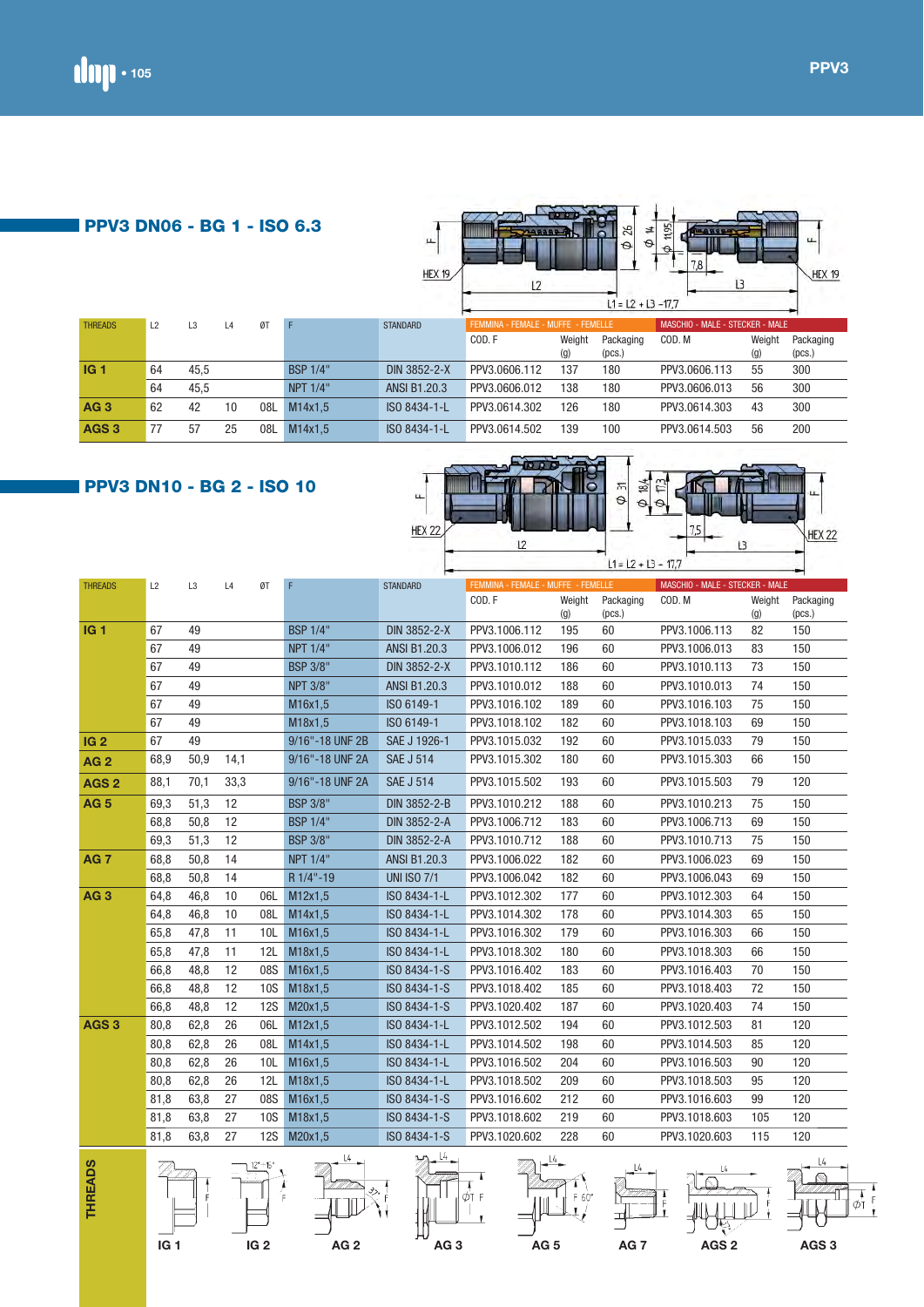# **PPV3 DN13 - BG 3 - ISO 12.5**

| ┶<br>CH <sub>2</sub> | 위<br>O               | ш |
|----------------------|----------------------|---|
|                      | $11 = 12 + 13 - 217$ |   |

| <b>THREADS</b>   | CH <sub>2</sub> L <sub>2</sub> |          | CH <sub>3</sub> | L3        | L4       | ØT                | F                  | <b>STANDARD</b>              | FEMMINA - FEMALE - MUFFE - FEMELLE |               |                     | MASCHIO - MALE - STECKER - MALE |                             |                     |
|------------------|--------------------------------|----------|-----------------|-----------|----------|-------------------|--------------------|------------------------------|------------------------------------|---------------|---------------------|---------------------------------|-----------------------------|---------------------|
|                  |                                |          |                 |           |          |                   |                    |                              | COD.F                              | Weight<br>(g) | Packaging<br>(pcs.) | COD. M                          | Weight<br>$\left( 9\right)$ | Packaging<br>(pcs.) |
| IG <sub>1</sub>  | 30                             | 72       | 30              | 59        |          |                   | <b>BSP 3/8"</b>    | DIN 3852-2-X                 | PPV3.1310.112                      | 324           | 35                  | PPV3.1310.113                   | 166                         | 60                  |
|                  | 30                             | 74,5     | 30              | 61,5      |          |                   | <b>NPT 3/8"</b>    | <b>ANSI B1.20.3</b>          | PPV3.1310.012                      | 350           | 35                  | PPV3.1310.013                   | 192                         | 60                  |
|                  | 30                             | 72       | 30              | 59        |          |                   | <b>BSP 1/2"</b>    | DIN 3852-2-X                 | PPV3.1313.112                      | 320           | 35                  | PPV3.1313.113                   | 162                         | 60                  |
|                  | 30                             | 75       | 30              | 62        |          |                   | NPT 1/2"           | ANSI B1.20.3                 | PPV3.1313.012                      | 334           | 35                  | PPV3.1313.013                   | 176                         | 60                  |
|                  | 36                             | 77,5     | 36              | 64,5      |          |                   | <b>BSP 3/4"</b>    | DIN 3852-2-X                 | PPV3.1319.112                      | 373           | 35                  | PPV3.1319.113                   | 215                         | 40                  |
|                  | 36                             | 77,5     | 36              | 64,5      |          |                   | <b>NPT 3/4"</b>    | ANSI B1.20.3                 | PPV3.1319.012                      | 382           | 35                  | PPV3.1319.013                   | 224                         | 40                  |
|                  | 30                             | 72       | 30              | 59        |          |                   | M14x1,5            | ISO 6149-1                   | PPV3.1314.102                      | 333           | 35                  | PPV3.1314.103                   | 175                         | 60                  |
|                  | 30                             | 72       | 30              | 59        |          |                   | M16x1,5            | ISO 6149-1                   | PPV3.1316.102                      | 327           | 35                  | PPV3.1316.103                   | 169                         | 60                  |
|                  | 30                             | 72       | 30              | 59        |          |                   | M18x1,5            | ISO 6149-1                   | PPV3.1318.102                      | 321           | 35                  | PPV3.1318.103                   | 163                         | 60                  |
|                  | 30                             | 72       | 30              | 59        |          |                   | M20x1,5            | ISO 6149-1                   | PPV3.1320.102                      | 324           | 35                  | PPV3.1320.103                   | 166                         | 60                  |
| IG <sub>2</sub>  | 30                             | 72       | 30              | 59        |          |                   | 9/16"-18 UNF 2B    | SAE J 1926-1                 | PPV3.1315.032                      | 331           | 35                  | PPV3.1315.033                   | 173                         | 60                  |
|                  | 30                             | 72       | 30              | 59        |          |                   | 3/4"-16 UNF 2B     | SAE J 1926-1                 | PPV3.1319.032                      | 326           | 35                  | PPV3.1319.033                   | 168                         | 60                  |
|                  | 30                             | 76       | 30              | 63        |          |                   | 7/8"-14 UNF 2A     | SAE J 1926-1                 | PPV3.1323.032                      | 325           | 35                  | PPV3.1323.033                   | 167                         | 60                  |
|                  | 30                             | 74       | 30              | 61        |          |                   | M16x1,5            | SAE J 2244/1                 | PPV3.1316.112                      | 341           | 35                  | PPV3.1316.113                   | 183                         | 60                  |
|                  | 30                             | 72       | 30              | 59        |          |                   | M22x1,5            | SAE J 2244/1                 | PPV3.1322.102                      | 313           | 35                  | PPV3.1322.103                   | 155                         | 60                  |
| AG 1             | 27                             | 72,1     | 27              | 59,1      | 11,1     |                   | 3/4"-16 UNF 2A     | SAE J 1926-3                 | PPV3.1319.332                      | 292           | 35                  | PPV3.1319.333                   | 134                         | 70                  |
|                  | 30                             | 75       | 30              | 62        | 16       |                   | M20x1,5            | ISO 6149-2                   | PPV3.1320.222                      | 311           | 35                  | PPV3.1320.223                   | 153                         | 60                  |
| AG 2             | 30                             | 75,7     | 30              | 62,7 16,7 |          |                   | 3/4"-16 UNF 2A     | <b>SAE J 514</b>             | PPV3.1319.302                      | 301           | 35                  | PPV3.1319.303                   | 143                         | 60                  |
| AGS <sub>2</sub> | 30                             | 96,6     | 30              | 83,6 37,6 |          |                   | 3/4"-16 UNF 2A     | <b>SAE J 514</b>             | PPV3.1319.502                      | 328           | 35                  | PPV3.1319.503                   | 170                         | 60                  |
|                  | 30                             | 100,1    | 30              | 87,1      | 41,1     |                   | 7/8"-14 UNF 2A     | <b>SAE J 514</b>             | PPV3.1323.502                      | 344           | 35                  | PPV3.1323.503                   | 186                         | 60                  |
| AG 5             | 30                             | 73,5     | 30              | 60,5      | 12       |                   | <b>BSP 3/8"</b>    | DIN 3852-2-B                 | PPV3.1310.212                      | 302           | 35                  | PPV3.1310.213                   | 144                         | 60                  |
|                  | 30                             | 76       | 30              | 63        | 13       |                   | <b>BSP 1/2"</b>    | DIN 3852-2-B                 | PPV3.1313.212                      | 310           | 35                  | PPV3.1313.213                   | 152                         | 60                  |
|                  | 30                             | 70       | 30              | 57        | 11       |                   | M16x1,5            | <b>DIN 3863-U</b>            | PPV3.1316.702                      | 294           | 35                  | PPV3.1316.703                   | 136                         | 60                  |
|                  | 30                             | 75       | 30              | 62        | 16       |                   | M20x1,5            | <b>DIN 3863-U</b>            | PPV3.1320.702                      | 307           | 35                  | PPV3.1320.703                   | 148                         | 60                  |
|                  | 30                             | 73       | 30              | 60        | 14       |                   | M22x1,5            | <b>DIN 3863-U</b>            | PPV3.1322.702                      | 304           | 35                  | PPV3.1322.703                   | 146                         | 60                  |
| AG <sub>3</sub>  | 30                             | 69       | 30              | 56        | 10       | 08L               | M14x1,5            | ISO 8434-1-L                 | PPV3.1314.302                      | 292           | 35                  | PPV3.1314.303                   | 134                         | 60                  |
|                  | 30                             | 70       | 30              | 57        | 11       | 10L               | M16x1,5            | ISO 8434-1-L                 | PPV3.1316.302                      | 293           | 35                  | PPV3.1316.303                   | 135                         | 60                  |
|                  | 30                             | 70       | 30              | 57        | 11       | 12L               | M18x1,5            | ISO 8434-1-L                 | PPV3.1318.302                      | 294           | 35                  | PPV3.1318.303                   | 136                         | 60                  |
|                  | 30                             | 71       | 30              | 58        | 12       | 15L               | M22x1,5            | ISO 8434-1-L                 | PPV3.1322.302                      | 299           | 35                  | PPV3.1322.303                   | 141                         | 60                  |
|                  | 30                             | 71       | 30              | 58        | 12       | 18L               | M26x1,5            | ISO 8434-1-L                 | PPV3.1326.302                      | 304           | 35                  | PPV3.1326.303                   | 146                         | 60                  |
|                  | 30                             | 71       | 30              | 58        | 12       | 10S               | M18x1,5            | ISO 8434-1-S                 | PPV3.1318.402                      | 299           | 35                  | PPV3.1318.403                   | 141                         | 60                  |
|                  | 30                             | 71       | 30              | 58        | 12       | <b>12S</b>        | M20x1,5            | ISO 8434-1-S                 | PPV3.1320.402                      | 301           | 35                  | PPV3.1320.403                   | 143                         | 60                  |
|                  | 30                             | 73       | 30              | 60        | 14       | 14S               | M22x1,5            | ISO 8434-1-S                 | PPV3.1322.402                      | 306           | 35                  | PPV3.1322.403                   | 148                         | 60                  |
|                  | 30                             | 73       | 30              | 60        | 14       | <b>16S</b>        | M24x1,5            | ISO 8434-1-S                 | PPV3.1324.402                      | 307           | 35                  | PPV3.1324.403                   | 149                         | 60                  |
|                  | 30                             | 75       | 30              | 62        | 16       | <b>20S</b>        | M30x2              | ISO 8434-1-S                 | PPV3.1330.402                      | 323           | 35                  | PPV3.1330.403                   | 165                         | 60                  |
|                  | 27                             | 70       | 27              | 57        | 11       |                   | 12L M18x1,5        | ISO 8434-1-L                 | PPV5.1318.302                      | 281           | 35                  | PPV5.1318.303                   | 123                         | 70                  |
| AGS <sub>3</sub> | 30                             | 85       | 30              | 72        | 26       |                   | 08L M14x1,5        | ISO 8434-1-L                 | PPV3.1314.502                      | 312           | 35                  | PPV3.1314.503                   | 154                         | 60                  |
|                  | 30                             | 85       | 30              | 72        | 26       |                   | 10L M16x1,5        | ISO 8434-1-L                 | PPV3.1316.502                      | 318           | 35                  | PPV3.1316.503                   | 160                         | 60                  |
|                  | 30                             | 85       | 30              | 72        | 26       |                   | 12L M18x1,5        | ISO 8434-1-L                 | PPV3.1318.502                      | 322           | 35                  | PPV3.1318.503                   | 164                         | 60                  |
|                  | 30                             | 95       | 30              | 82        | 36       |                   | 12L M18x1,5        | ISO 8434-1-L                 | PPV3.1318.512                      | 330           | 35                  | PPV3.1318.513                   | 172                         | 60                  |
|                  | 30                             | 86       | 30              | 73        | 27       |                   | 15L M22x1,5        | ISO 8434-1-L                 | PPV3.1322.502                      | 347           | 35                  | PPV3.1322.503                   | 189                         | 60                  |
|                  | 30                             | 86       | 30              | 73        | 27       | 18L               | M26x1,5            | ISO 8434-1-L                 | PPV3.1326.502                      | 378           | 35                  | PPV3.1326.503                   | 220                         | 60                  |
|                  | 30                             | 86       | 30              | 73        | 27       |                   | 10S M18x1,5        | ISO 8434-1-S                 | PPV3.1318.602                      | 333           | 35                  | PPV3.1318.603                   | 175                         | 60                  |
|                  | 30<br>30                       | 86<br>88 | 30              | 73        | 27<br>29 | <b>12S</b><br>14S | M20x1,5            | ISO 8434-1-S<br>ISO 8434-1-S | PPV3.1320.602<br>PPV3.1322.602     | 341           | 35                  | PPV3.1320.603<br>PPV3.1322.603  | 183<br>202                  | 60<br>60            |
|                  | 30                             | 88       | 30<br>30        | 75<br>75  | 29       | <b>16S</b>        | M22x1,5<br>M24x1,5 | ISO 8434-1-S                 | PPV3.1324.602                      | 360<br>365    | 35<br>35            | PPV3.1324.603                   | 207                         | 60                  |
|                  | 30                             | 88       | 30              | 75        | 29       | <b>20S</b>        | M30x2              | ISO 8434-1-S                 | PPV3.1330.602                      | 419           | 35                  | PPV3.1330.603                   | 261                         | 60                  |
|                  | 27                             | 85       | 27              | $72\,$    | 26       | 12L               | M18x1,5            | ISO 8434-1-L                 | PPV5.1318.502                      | 309           | 35                  | PPV5.1318.503                   | 151                         | 70                  |
|                  | 27                             | 86       | 27              | $73\,$    | 27       |                   | 15L M22x1,5        | ISO 8434-1-L                 | PPV5.1322.502                      | 335           | 35                  | PPV5.1322.503                   | 177                         | 70                  |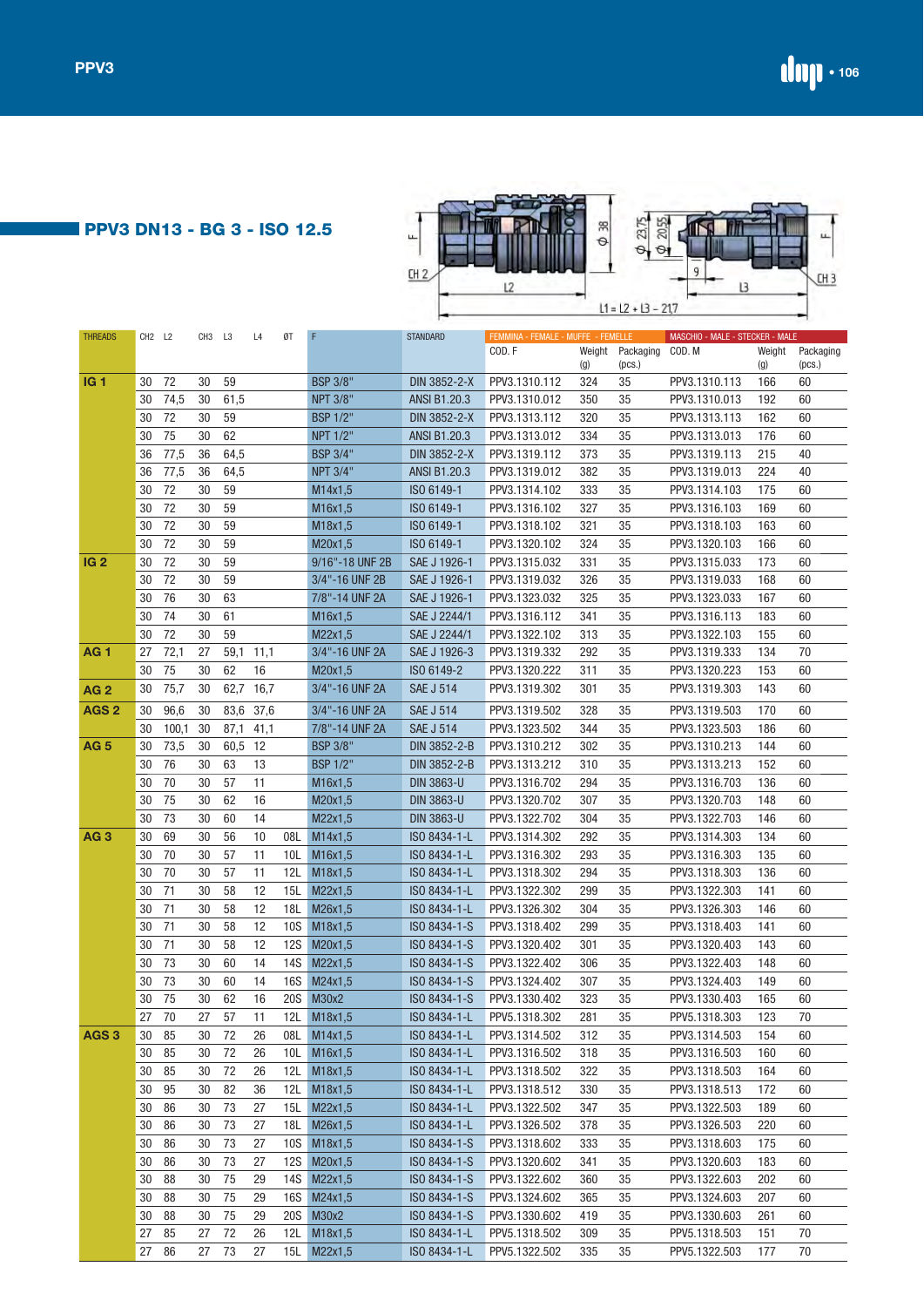| ட<br>$\overline{\phantom{a}}$ | u<br>c<br>╙<br>,,              |
|-------------------------------|--------------------------------|
| - Has<br>- C                  | 16<br>÷<br><b>The Contract</b> |

| <b>THREADS</b>   | L2<br>L3<br>L4<br>ØT<br>F |      | <b>STANDARD</b> | FEMMINA - FEMALE - MUFFE - FEMELLE |                 |                     | MASCHIO - MALE - STECKER - MALE |        |           |               |        |           |
|------------------|---------------------------|------|-----------------|------------------------------------|-----------------|---------------------|---------------------------------|--------|-----------|---------------|--------|-----------|
|                  |                           |      |                 |                                    |                 |                     | COD.F                           | Weight | Packaging | COD. M        | Weight | Packaging |
|                  |                           |      |                 |                                    |                 |                     |                                 | (g)    | (pcs.)    |               | (g)    | (pcs.)    |
| <b>IG1</b>       | 92,8                      | 65,5 |                 |                                    | <b>BSP 1/2"</b> | DIN 3852-2-X        | PPV3.2013.112                   | 626    | 24        | PPV3.2013.113 | 291    | 42        |
|                  | 94,3                      | 67   |                 |                                    | <b>NPT 1/2"</b> | <b>ANSI B1.20.3</b> | PPV3.2013.012                   | 636    | 24        | PPV3.2013.013 | 301    | 42        |
|                  | 94,8                      | 67,5 |                 |                                    | <b>BSP 3/4"</b> | DIN 3852-2-X        | PPV3.2019.112                   | 603    | 24        | PPV3.2019.113 | 268    | 42        |
|                  | 94,3                      | 67   |                 |                                    | <b>NPT 3/4"</b> | <b>ANSI B1.20.3</b> | PPV3.2019.012                   | 611    | 24        | PPV3.2019.013 | 277    | 42        |
|                  | 90,8                      | 63,5 |                 |                                    | M18x1,5         | ISO 6149-1          | PPV3.2018.102                   | 622    | 24        | PPV3.2018.103 | 287    | 42        |
|                  | 90,3                      | 63   |                 |                                    | M22x1,5         | ISO 6149-1          | PPV3.2022.102                   | 605    | 24        | PPV3.2022.103 | 270    | 42        |
|                  | 94,3                      | 67   |                 |                                    | M26x1,5         | ISO 6149-1          | PPV3.2026.102                   | 602    | 24        | PPV3.2026.103 | 267    | 42        |
|                  | 94,3                      | 67   |                 |                                    | M30x1,5         | ISO 6149-1          | PPV3.2030.102                   | 575    | 24        | PPV3.2030.103 | 241    | 42        |
| IG <sub>2</sub>  | 90,3                      | 63   |                 |                                    | 3/4"-16 UNF 2B  | SAE J 1926-1        | PPV3.2019.032                   | 615    | 24        | PPV3.2019.033 | 280    | 42        |
|                  | 94,3                      | 67   |                 |                                    | 7/8"-14 UNF 2B  | SAE J 1926-1        | PPV3.2023.032                   | 627    | 24        | PPV3.2023.033 | 292    | 42        |
|                  | 94,3                      | 67   |                 |                                    | 1"1/16-16 UN 2B | SAE J 1926-1        | PPV3.2027.032                   | 597    | 24        | PPV3.2027.033 | 263    | 42        |
| AG <sub>2</sub>  | 101,3                     | 74   | 22              |                                    | 1"1/16-16 UN 2A | <b>SAE J 514</b>    | PPV3.2027.302                   | 575    | 24        | PPV3.2027.303 | 240    | 42        |
| AGS <sub>2</sub> | 120,4                     | 93,1 | 41,1            |                                    | 7/8"-14 UNF 2A  | <b>SAE J 514</b>    | PPV3.2023.502                   | 612    | 10        | PPV3.2023.503 | 278    | 30        |
|                  | 124,7                     | 97,4 | 45,4            |                                    | 1"1/16-16 UN 2A | <b>SAE J 514</b>    | PPV3.2027.502                   | 645    | 10        | PPV3.2027.503 | 310    | 30        |
| <b>AG 5</b>      | 98,3                      | 71   | 16              |                                    | <b>BSP 3/4"</b> | DIN 3852-2-A        | PPV3.2019.712                   | 594    | 24        | PPV3.2019.713 | 260    | 42        |
| AG <sub>3</sub>  | 90,3                      | 63   | 11              | 12L                                | M18x1,5         | ISO 8434-1-L        | PPV3.2018.302                   | 561    | 24        | PPV3.2018.303 | 226    | 42        |
|                  | 91,3                      | 64   | 12              | 15L                                | M22x1,5         | ISO 8434-1-L        | PPV3.2022.302                   | 565    | 24        | PPV3.2022.303 | 231    | 42        |
|                  | 91,3                      | 64   | 12              | 18L                                | M26x1,5         | ISO 8434-1-L        | PPV3.2026.302                   | 572    | 24        | PPV3.2026.303 | 237    | 42        |
|                  | 93,3                      | 66   | 14              | 22L                                | M30x2           | ISO 8434-1-L        | PPV3.2030.302                   | 575    | 24        | PPV3.2030.303 | 241    | 42        |
|                  | 91,3                      | 64   | 12              | 10S                                | M18x1,5         | ISO 8434-1-S        | PPV3.2018.402                   | 564    | 24        | PPV3.2018.403 | 230    | 42        |
|                  | 91,3                      | 64   | 12              | 12S                                | M20x1,5         | ISO 8434-1-S        | PPV3.2020.402                   | 567    | 24        | PPV3.2020.403 | 232    | 42        |
|                  | 93,3                      | 66   | 14              | 14S                                | M22x1,5         | ISO 8434-1-S        | PPV3.2022.402                   | 571    | 24        | PPV3.2022.403 | 236    | 42        |
|                  | 93,3                      | 66   | 14              | 16S                                | M24x1,5         | ISO 8434-1-S        | PPV3.2024.402                   | 574    | 24        | PPV3.2024.403 | 239    | 42        |
|                  | 95,3                      | 68   | 16              | <b>20S</b>                         | M30x2           | ISO 8434-1-S        | PPV3.2030.402                   | 588    | 24        | PPV3.2030.403 | 253    | 42        |
| AGS <sub>3</sub> | 105,3                     | 78   | 26              | 12L                                | M18x1,5         | ISO 8434-1-L        | PPV3.2018.502                   | 589    | 10        | PPV3.2018.503 | 254    | 30        |
|                  | 106,3                     | 79   | 27              | 15L                                | M22x1,5         | ISO 8434-1-L        | PPV3.2022.502                   | 614    | 10        | PPV3.2022.503 | 279    | 30        |
|                  | 106,3                     | 79   | 27              | 18L                                | M26x1,5         | ISO 8434-1-L        | PPV3.2026.502                   | 646    | 10        | PPV3.2026.503 | 311    | 30        |
|                  | 113,3                     | 86   | 34              | <b>22L</b>                         | M30x2           | ISO 8434-1-L        | PPV3.2030.502                   | 682    | 10        | PPV3.2030.503 | 348    | 30        |
|                  | 106,3                     | 79   | 27              | <b>10S</b>                         | M18x1,5         | ISO 8434-1-S        | PPV3.2018.602                   | 597    | 10        | PPV3.2018.603 | 262    | 30        |
|                  | 106,3                     | 79   | 27              | <b>12S</b>                         | M20x1,5         | ISO 8434-1-S        | PPV3.2020.602                   | 608    | 10        | PPV3.2020.603 | 273    | 30        |
|                  | 108,3                     | 81   | 29              | <b>14S</b>                         | M22x1,5         | ISO 8434-1-S        | PPV3.2022.602                   | 623    | 10        | PPV3.2022.603 | 289    | 30        |
|                  | 108,3                     | 81   | 29              | <b>16S</b>                         | M24x1,5         | ISO 8434-1-S        | PPV3.2024.602                   | 631    | 10        | PPV3.2024.603 | 296    | 30        |
|                  | 113,3                     | 86   | 34              | <b>20S</b>                         | M30x2           | ISO 8434-1-S        | PPV3.2030.602                   | 677    | 10        | PPV3.2030.603 | 343    | 30        |
| AGS <sub>4</sub> | 117,8 90,5                |      | 38,5            |                                    | 1"-14 UNS 2A    | <b>SAE J 1453</b>   | PPV3.2025.532                   | 644    | 10        | PPV3.2025.533 | 310    | 30        |

**THREADS THREADS**







-<br>中



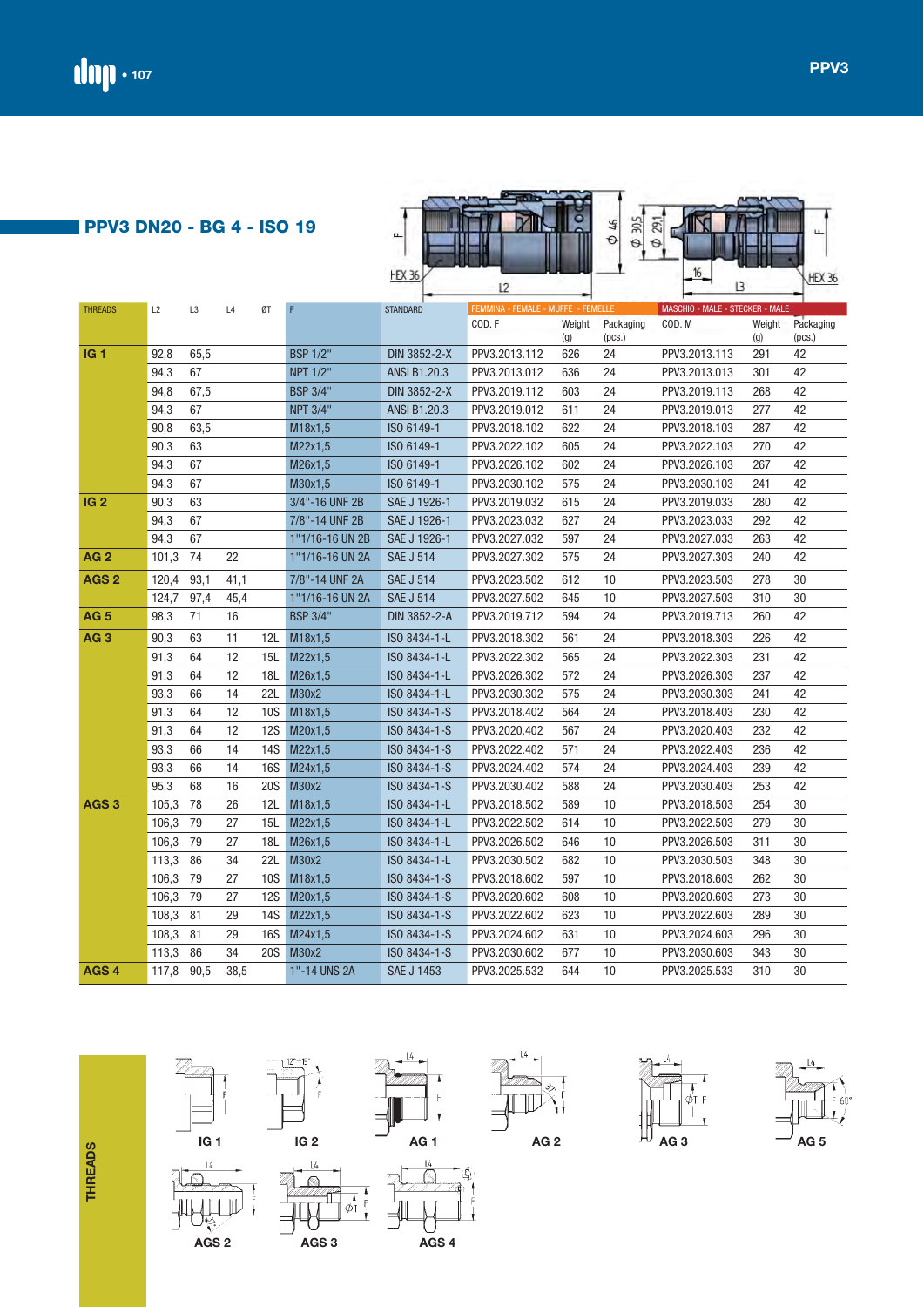**PPV3 DN25 - BG 5 - ISO 25** 



| <b>THREADS</b>   | CH <sub>2</sub> L <sub>2</sub> |       | CH <sub>3</sub> | L3  | L4 | ØT         | F                  | <b>STANDARD</b>     | FEMMINA - FEMALE - MUFFE - FEMELLE |               |                 | MASCHIO - MALE - STECKER - MALE |               |                     |
|------------------|--------------------------------|-------|-----------------|-----|----|------------|--------------------|---------------------|------------------------------------|---------------|-----------------|---------------------------------|---------------|---------------------|
|                  |                                |       |                 |     |    |            |                    |                     | COD.F                              | Weight<br>(g) | Pack.<br>(pcs.) | COD. M                          | Weight<br>(g) | Packaging<br>(pcs.) |
| <b>IG1</b>       | 41                             | 99,5  | 41              | 76  |    |            | <b>BSP 3/4"</b>    | DIN 3852-2-X        | PPV3.2519.112                      | 870           | 18              | PPV3.2519.113                   | 453           | 30                  |
|                  | 41                             | 99,5  | 41              | 76  |    |            | <b>NPT 3/4"</b>    | <b>ANSI B1.20.3</b> | PPV3.2519.012                      | 877           | 18              | PPV3.2519.013                   | 460           | 30                  |
|                  | 41                             | 99,5  | 41              | 76  |    |            | BSP <sub>1</sub> " | DIN 3852-2-X        | PPV3.2525.112                      | 815           | 18              | PPV3.2525.113                   | 398           | 30                  |
|                  | 41                             | 99,5  | 41              | 76  |    |            | NPT <sub>1</sub> " | <b>ANSI B1.20.3</b> | PPV3.2525.012                      | 827           | 18              | PPV3.2525.013                   | 411           | 30                  |
|                  | 41                             | 99,5  | 41              | 76  |    |            | M30x1,5            | ISO 6149-1          | PPV3.2530.102                      | 842           | 18              | PPV3.2530.103                   | 426           | 30                  |
| IG <sub>2</sub>  | 41                             | 99,5  | 41              | 76  |    |            | 1"1/16-16 UN 2B    | SAE J 1926-1        | PPV3.2527.032                      | 863           | 18              | PPV3.2527.033                   | 447           | 30                  |
|                  | 41                             | 99,5  | 41              | 76  |    |            | 1"5/16-12 UN 2B    | SAE J 1926-1        | PPV3.2533.032                      | 842           | 18              | PPV3.2533.033                   | 389           | 30                  |
| <b>AG 5</b>      | 41                             | 101,5 | 41              | 78  | 18 |            | BSP <sub>1</sub> " | DIN 3852-2-B        | PPV3.2525.212                      | 814           | 18              | PPV3.2525.213                   | 398           | 30                  |
|                  | 41                             | 97,5  | 41              | 74  | 17 |            | BSP <sub>1</sub> " | <b>BS B5200</b>     | PPV3.2525.702                      | 790           | 18              | PPV3.2525.703                   | 373           | 30                  |
|                  | 41                             | 99,5  | 41              | 76  | 16 |            | <b>BSP 3/4"</b>    | DIN 3852-2-A        | PPV3.2519.712                      | 788           | 18              | PPV3.2519.713                   | 372           | 30                  |
|                  | 41                             | 101,5 | 41              | 78  | 18 |            | BSP <sub>1</sub> " | DIN 3852-2-A        | PPV3.2525.712                      | 814           | 18              | PPV3.2525.713                   | 398           | 30                  |
| <b>AG3</b>       | 41                             | 92,5  | 41              | 69  | 12 | 18L        | M26x1,5            | ISO 8434-1-L        | PPV3.2526.302                      | 765           | 18              | PPV3.2526.303                   | 348           | 30                  |
|                  | 41                             | 94,5  | 41              | 71  | 14 | <b>22L</b> | M30x2              | ISO 8434-1-L        | PPV3.2530.302                      | 770           | 18              | PPV3.2530.303                   | 353           | 30                  |
|                  | 41                             | 94,5  | 41              | 71  | 14 | 28L        | M36x2              | ISO 8434-1-L        | PPV3.2536.302                      | 775           | 18              | PPV3.2536.303                   | 359           | 30                  |
|                  | 46                             | 96,5  | 46              | 73  | 16 | 35L        | M45x2              | ISO 8434-1-L        | PPV3.2545.302                      | 863           | 18              | PPV3.2545.303                   | 447           | 30                  |
|                  | 41                             | 96,5  | 41              | 73  | 16 | <b>20S</b> | M30x2              | ISO 8434-1-S        | PPV3.2530.402                      | 781           | 18              | PPV3.2530.403                   | 364           | 30                  |
|                  | 41                             | 98,5  | 41              | 75  | 18 | <b>25S</b> | M36x2              | ISO 8434-1-S        | PPV3.2536.402                      | 803           | 18              | PPV3.2536.403                   | 387           | 30                  |
|                  | 46                             | 100,5 | 46              | 77  | 20 | 30S        | M42x2              | ISO 8434-1-S        | PPV3.2542.402                      | 884           | 10              | PPV3.2542.403                   | 468           | 25                  |
|                  | 55                             | 102,5 | 55              | 79  | 22 | 38S        | M52x2              | ISO 8434-1-S        | PPV3.2552.402                      | 1072          | 10              | PPV3.2552.403                   | 655           | 25                  |
| AGS <sub>3</sub> | 41                             | 114,5 | 41              | 91  | 34 | 18L        | M26x1,5            | ISO 8434-1-L        | PPV3.2526.502                      | 817           | 10              | PPV3.2526.503                   | 436           | 25                  |
|                  | 41                             | 114,5 | 41              | 91  | 34 | <b>22L</b> | M30x2              | ISO 8434-1-L        | PPV3.2530.502                      | 831           | 10              | PPV3.2530.503                   | 462           | 25                  |
|                  | 41                             | 114,5 | 41              | 91  | 34 | <b>28L</b> | M36x2              | ISO 8434-1-L        | PPV3.2536.502                      | 858           | 10              | PPV3.2536.503                   | 499           | 25                  |
|                  | 46                             | 120,5 | 46              | 97  | 40 | 35L        | M45x2              | ISO 8434-1-L        | PPV3.2545.502                      | 1049          | 10              | PPV3.2545.503                   | 714           | 25                  |
|                  | 41                             | 116.5 | 41              | 93  | 36 | <b>20S</b> | M30x2              | ISO 8434-1-S        | PPV3.2530.602                      | 848           | 10              | PPV3.2530.603                   | 479           | 25                  |
|                  | 41                             | 118,5 | 41              | 95  | 38 | <b>25S</b> | M36x2              | ISO 8434-1-S        | PPV3.2536.602                      | 898           | 10              | PPV3.2536.603                   | 540           | 25                  |
|                  | 46                             | 120,5 | 46              | 97  | 40 | 30S        | M42x2              | ISO 8434-1-S        | PPV3.2542.602                      | 1003          | 10              | PPV3.2542.603                   | 650           | 20                  |
|                  | 55                             | 133,5 | 55              | 110 | 53 | 38S        | M52x2              | ISO 8434-1-S        | PPV3.2552.602                      | 1366          | 10              | PPV3.2552.603                   | 949           | 20                  |